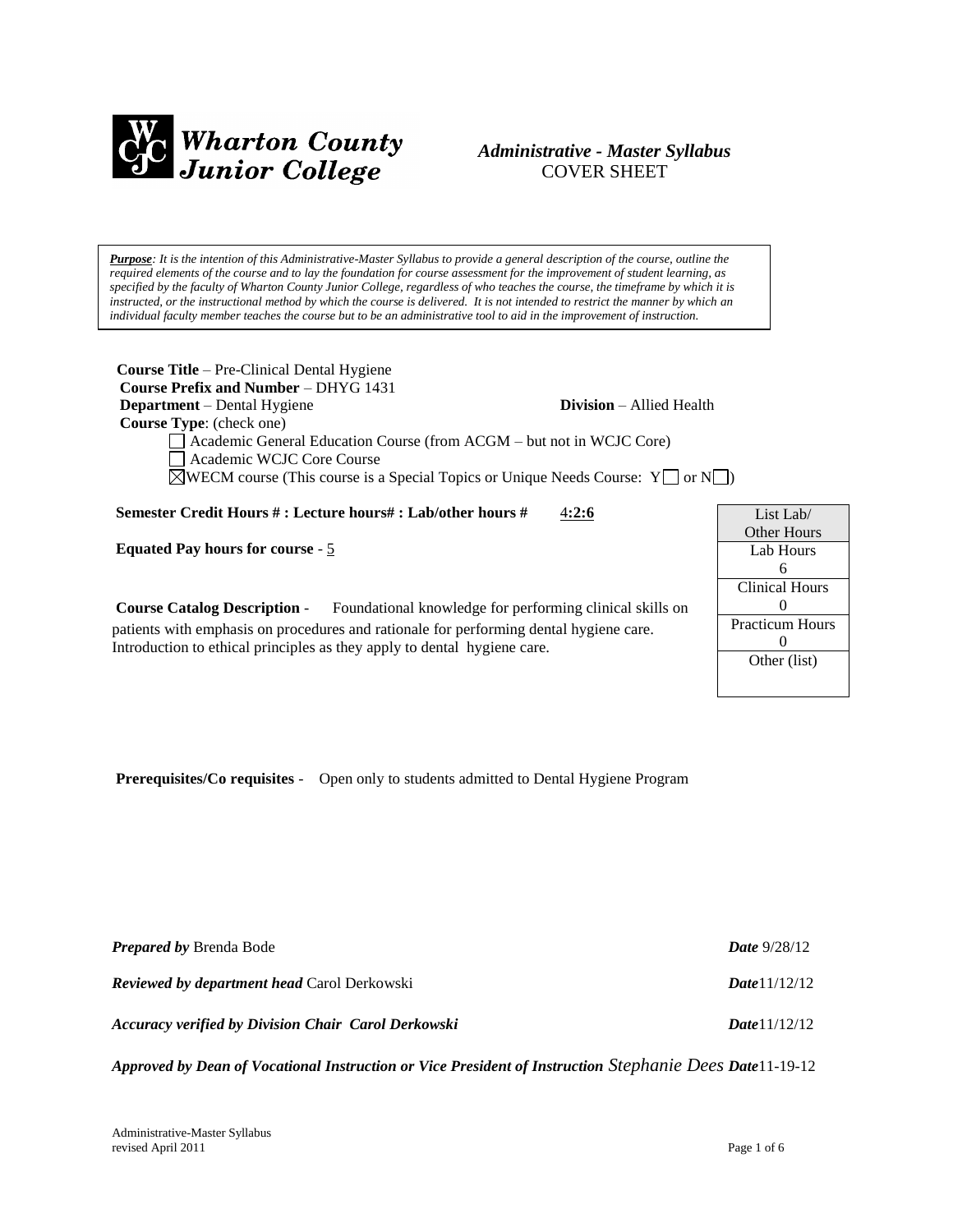

**I. Topical Outline** – Each offering of this course must include the following topics (be sure to include information regarding lab, practicum, clinical or other non-lecture instruction):

DENTAL HYGIENE 1431 PRECLINICAL DENTAL HYGIENE COURSE OUTLINE

## LECTURE

- I. Introduction to Dental Hygiene
	- A. Orientation to W.C.J.C.
	- B. Orientation to course
- II. Concepts of Dental Hygiene
	- A. The Evolving Profession
- III. Prevention of Disease Transmission
	- A. Disease prevention and transmission
	- B. Infection control and protocols
	- C. Sterilization and Asepsis
- IV. Assessment of Health
	- A. Health history
	- B. Vital Signs
- V. Extraoral-Intraoral Assessment
	- A. Objectives
	- B. Technique
- VI. Instrumentation
	- A. Basic Instrumentation
	- B. Grasp<br>C. Adapta
	- Adaptation and activation
	- D. Detection and removal
	- E. Individual instruments
- VII. Emergencies
	- A. Office emergency potentials
	- B. Prevention and causes
	- C. Specific emergencies
- VIII. Dental Plaque and Soft Deposits
	- A. Acquired pellicle
	- B. Dental Plaque
	- C. Materia alba
	- D. Food debris
- IX. Calculus
	- A. Definition
	- B. Characteristics
	- C. Formation
	- D. Significance
- X. Stains
	- A. Extrinsic Stains
	- B. Intrinsic Stains
- XI. Dental Health Aids
	- A. Plaque control and removal techniques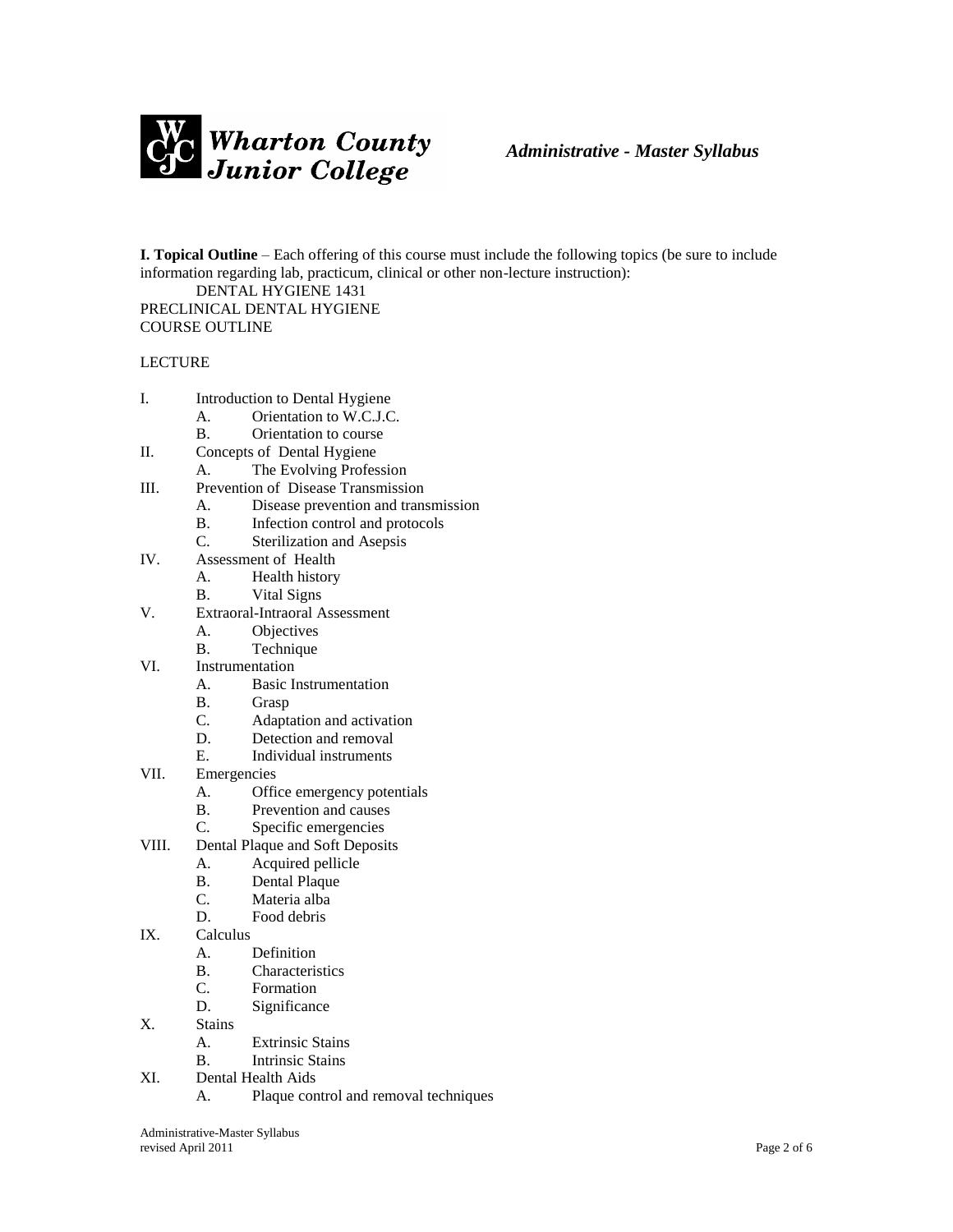- B. Toothbrushes<br>C. Floss
- **Floss**
- D. Denitrifies and mouthrinses
- E. Auxiliary plaque control measures
- XII. Dental Charting
	- A. Exhisting restorations
	- B. Suspicious areas
- XIII. Polishing
	- A. Purpose<br>B. Precaution
	- **Precautions**
	- C. Methods
	- D. Procedures<br>E. Disclosing
	- Disclosing agents
- XIV. Fluorides
	- A. Action of fluoride
	- B. Fluoride and tooth development
	- C. Topical agents
	- D. Clinical Application
- XV. Forms and Records
	- A. Purpose<br>B. Procedui
	- Procedure

## LAB

- I. Lab orientation
- II. Dental Unit
	- A. Manipulation
	- B. Care and maintenance
- III. Positions
	- A. Operator
	- B. Patient
	- C. Light
- IV. Clinical aseptic protocol
	- A. Cubical
	- B. Personal protection
	- C. Instrument sterilization protocols
- V. Instrumentation Fundamentals
	- A. Grasp
	- B. Fulcrum
	- C. Activation
	- D. Adaptation
- VI. Utilization of Instruments
	- A. Mouth mirror<br>B. Periodontal pr
	- Periodontal probe
	- C. Explorers
	- D. Gracey curets<br>E. Universal cure
	- Universal curets
	- F. Scalers
- VII. Clinical Patients

A. Assessment

- 1. Health history
- 2. Intraoral -extraoral exam
- 3. Gingival and periodontal assessment<br>4. Dental Charting
- Dental Charting
- 5. Case classification
- B. Treatment Planning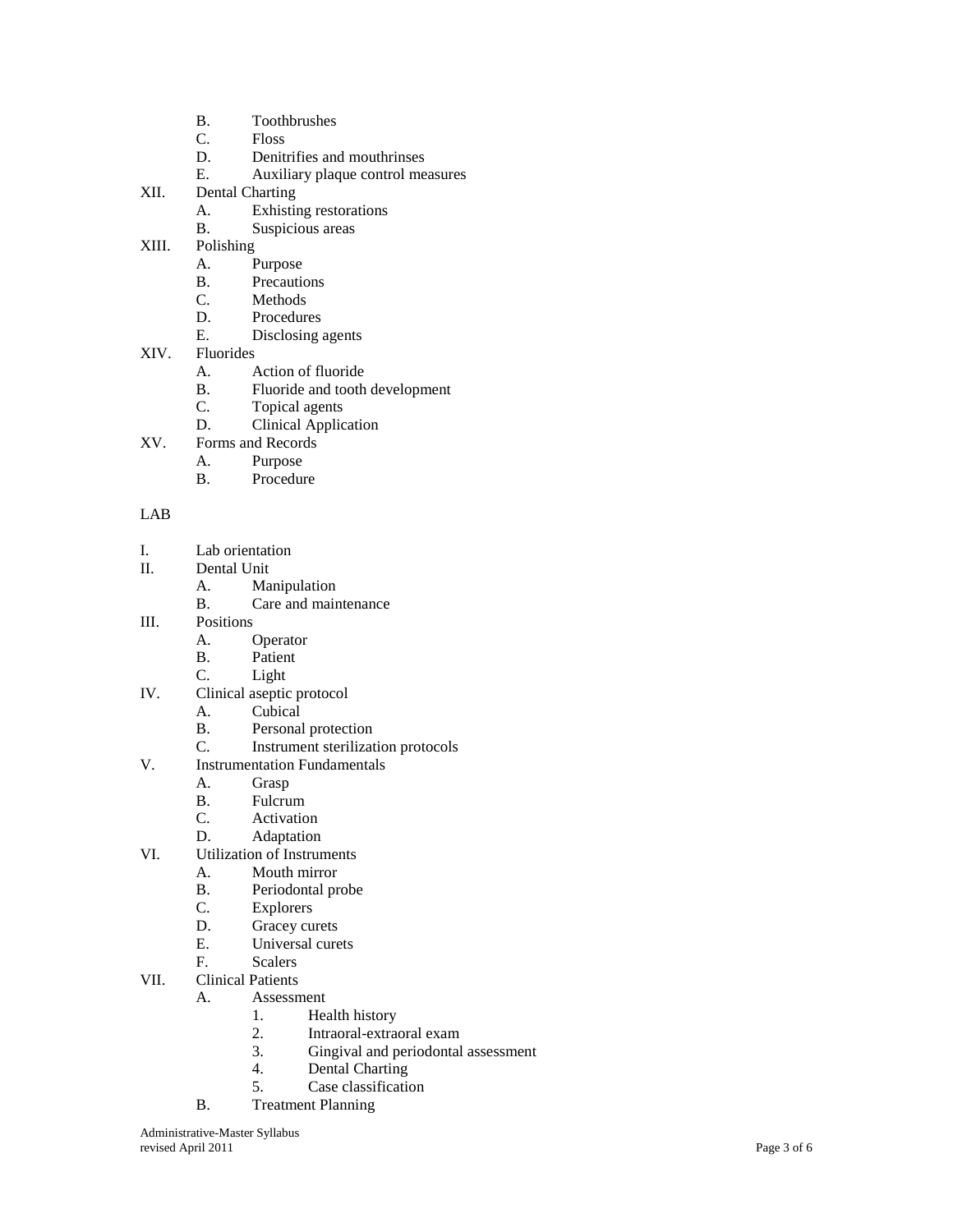- C. Implementation
	- 1. Instrumentation
	- 2. Polishing<br>3. Fluoride t
	- 3. Fluoride treatment

## **II. Course Learning Outcomes**

| <b>Course Learning Outcome</b>                                                                                                                                                                                                           | <b>Method of Assessment</b>                                                                                               |
|------------------------------------------------------------------------------------------------------------------------------------------------------------------------------------------------------------------------------------------|---------------------------------------------------------------------------------------------------------------------------|
| <b>Course Learning Outcome</b><br>1. Explain the procedures and rationale for<br>dental hygiene care<br>2. Demonstrate basic dental hygiene<br>instrumentation skills<br>3. Define ethical principles related to dental<br>hygiene care. | Written and Lab Competency examinations<br>1.<br>Written and Lab Competency examinations<br>2.<br>3. Written examinations |
|                                                                                                                                                                                                                                          |                                                                                                                           |

## **III. Required Text(s), Optional Text(s) and/or Materials to be Supplied by Student.**

Wilkins, Esther: Clinical Practice of the Dental Hygienist

Nield, J. and Houseman, G: Fundamentals of Dental Hygiene Instrumentation.

Wynn, Richard and Meiller, T. F. and Crossley, H. L.: Drug Information Handbook for Dentistry.

Pickett, Frieda and Gurenlian, JoAnn: The Medical History

Wharton County Junior College: Dental Hygiene Clinical Manual. & Preclinical Manual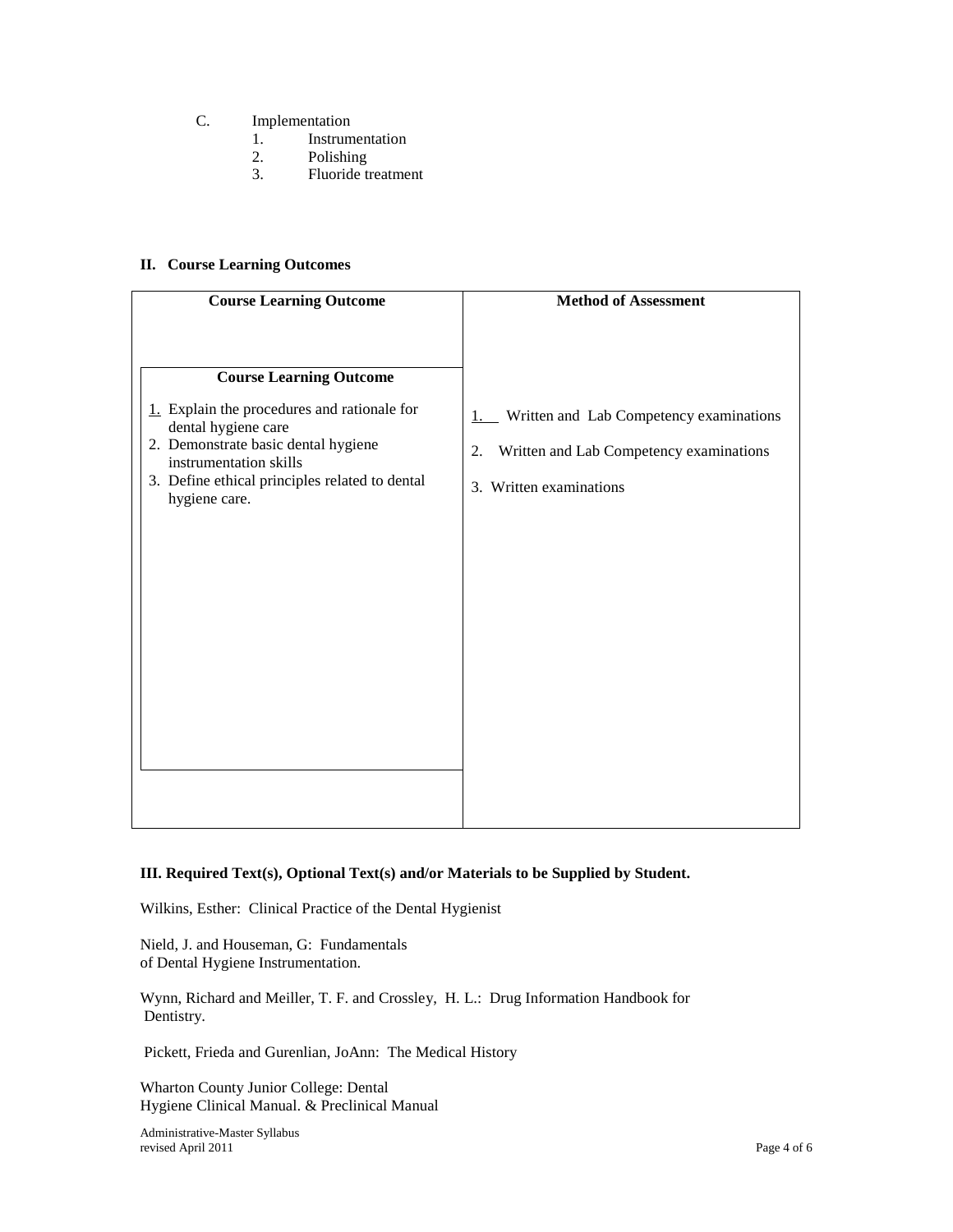Dental Hygiene Preclinical Kit

Barrier Supplies

Slow speed dental handpiece Nield-Gerhig: Patient Assessment tutorials

#### **IV. Suggested Course Maximum** - 28

## **V. List any specific spatial or physical requirements beyond a typical classroom required to teach the course**.

Dental Hygiene clinic with dental units, typodonts, sterilization facilities

**VI. Course Requirements/Grading System – Describe any course specific requirements such as research papers or reading assignments and the generalized grading format for the course**

Lab: is 50% of grade. Unit competencies (3) 75% of lab grade Final competency (1) 25% of lab grade Lecture: 50% (6) Written exams \*Final exam Homework/Quizzes

\* Student must receive a minimum score of 75 on the final exam to pass the course.

Grade Scale:  $A=100-93$ B= 92-84  $C= 83-75$ D= 74-70  $F=$  69 & below

## **VII. Curriculum Checklist**

- **Academic General Education Course** (from ACGM – but not in WCJC Core) No additional documentation needed

#### - **Academic WCJC Core Course**

Attach the Core Curriculum Checklist, including the following:

- Basic Intellectual Competencies
- Perspectives